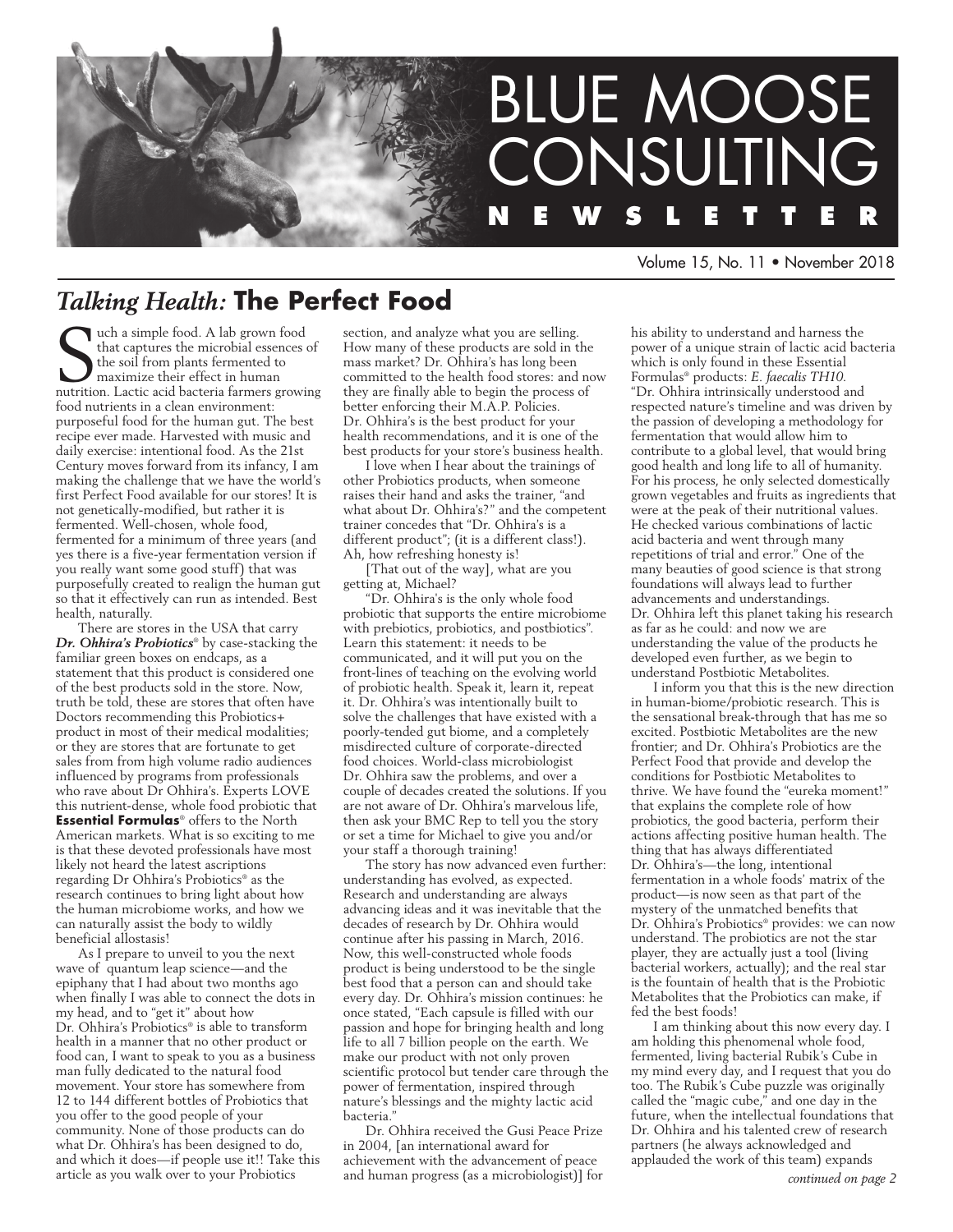into world production of Perfect Food, his original model may be looked at as a virtual magic food.

Are you ready, willing and interested in learning about the massive potential of Dr. Ohhira's Probiotics for human health? Well, first: there is no other product even remotely built and grown like this. The supply chain has literally been perfected as best it can be up to this time: (I have faith that there will continue to be advancements!) Second, the purpose and benefit of the product are user-friendly. To achieve the maximum effect of this product, the process is simple. (1) take Dr Ohhira's Probiotics® every day, as the best food that money can buy (sorry Kobe beef, spirulina and bee pollen, but you truly pale in comparison!). (2) combine this perfect food with a daily prescription of nutrient-dense, organic, raw, high-fiber and preferably freeze-dried whole foods. Ya gotta do it. This simple 1-2 punch involves adding the best food possible to the probiotic prescription: the most colorful array of real foods possible. We are back to the truth that will set us free: it all begins with

food, and the quality of the food matters. So, a colony of Probiotics manufacturing Postbiotic Metabolites from real good food is that simple complexity that you have to understand and master. Many other good things can be built upon this foundation. Without this foundation, we are like salmon trying to swim upstream with our tails lopped off: we are choosing a self-limiting health construct! Postbiotic Metabolites are the future: they are either churning healthfully, or sputtering along haphazardly.

Some people will gravitate to this statement: (no other pills needed). Like many truths, that is not what you should hear: what you should hear is that there is nothing that will deliberately advance the potential of your human health more through nutrition than this whole food, fermented marvel that gets you to replenishing Probiotic Metabolites through the simple perfection of its whole food lactic acid bacteria food. Dr Ohhira's Probiotics® deliver viable Postbiotic Metabolites, and that is where it is at—and where the research will advance in microbiological, probiotic science for the next decade. The google searches and research grants on the study of Postbiotic Metabolites

will soon explode! Actually, to phrase it properly, that is where the research will venture into studying "Postbiotic Metabolite Health" (because the probiotic is just the tool, the worker, the factory!) Continuing to learn from the Dr. Ohhira message—to be fair, and to see how complete his wholistic approach developed—he does say that the gut needs good plant oils (possibly fish oil too) for the fountain to grow and proliferate optimally.

Done, you have just built a constantlyregenerating fountain of health in the main nutrition quadrant of your body: your gut. The benefits are universal.

You will be hearing more about this, especially as science catches up with the discovery, and clinicians observe and report on the many uses of this critical 1-2 punch of Dr. Ohhira's Probiotic® whole food complex, and the complementary essential food that the Probiotics need to continually make Postbiotic Metabolites. Ideally, you feed the probiotics the best foods in at least one supplement of superfoods daily. Basically, the probiotics are only as good as the food they eat. I strenuous suggest the equally welldesigned whole foods from **JUVO**®.

*continued on page 6*

## **MAKE THE MOST OF Small Business Saturday**

The world certainly has changed in the last few years. Business is harder. Very few people we know have received an increase in pay. The cost of everything continues to rise. And yet, people still care. We all know that in our hearts. People want the small, the local, the personowned businesses to continue: they want them to survive, and they want them to thrive.

Make a situation where they can show their appreciation. Bring attention to your role in the community so that they can enjoy the reality that you are there for them. If you are not reminding (educating, one might say) then their consciousness may not make the connection. Everyone will benefit when the relationships are fully understood. Reminding your customers that shopping in your store will help you—a member of the community—and will keep the community strong (we all frown, and feel bad when a local store fails), is all part of YOUR RESPONSIBILITY of keeping the community healthy, and of being an integral part of the fiber of your local community's business health.

What to do? Well, first embrace the opportunity. Despite the fact that this is an American Express®-created event, it is actually designed to get people to go to local stores (not chains), and buy stuff. It is the counter to the ridiculous post-Thanksgiving shopping bloodbath. It is an intentional act, and a way to "shop" leisurely... to provide civility to the Holiday Season.

Create an inviting atmosphere. First, alert people that you are participating! Add a sign to the front door or near the cash register saying, "Come by on Small Business Saturday." Use your social networking, your website – and send out two email reminders this month: the occasion warrants some noise! Talk it up!

Make it worthwhile! Sure you can have a whopping big sale, but maybe you should highlight unique ideas, saying to your community: (a) we are a store where you can buy thoughtful and healthful gifts: (b) and/or, we offer incredible bodycare products that you can love and want to share!

Personally, I think Small Business Saturday® should be your own creative and marvelous Winter Wonderland of natural things that are perfect gifts and marvelous stocking stuffers. I would take my best bodycare off the shelves, and have show & tell. Show and try: Try & feel. This is the time of year to have people touch and try those products that you are most excited about. Consider a spread highlighting **Trilogy Natural Products**®, and "telling the story" of the beautiful biodynamic wholeness of **Bodyceuticals**. Let people sample and gush admiration for the products by **Paul Penders**® (and the lifelong dedication to cosmetics without animal testing). Use this as an opportunity to introduce the exquisite line of **Yoanna's Skincare**!

Check out the new labels from **Aroma Land**®. Remember that this women-owned company offers a 50%-margin bodycare line (that meets EU Directives) and is created to be sold in health food stores!

Take the essential oil testers from this aromatherapy pioneer and have a discussion about the products as you encourage people to learn the role of their nose in wholistic health. Suggest that they buy a scent that they believe their friend or loved one would like as a Holiday Gift.

That personalization is the veritable definition of what we all hope will be accomplished: "Hey," the shopper should say, "I know that this brick & mortar local location is the resource-center where I can buy 'the good stuff'. And I am glad that you are here." Smile with appreciation when they put their products on the counter, and share that moment where we provide healthy and beautiful natural supplies and our neighbors turn to us for these services. Let the moment glow with the treasure of good commerce: from field and well-intentioned Manufacturers—our industry—to you (local community health resource center) to the enlivened or needing people of your neighborhood. That is good energy!

Want to spread the word on a superior present that will surely bring topical interest at gift-giving time when presents are opened? Encourage people "gift" CBD to family and loved ones as stocking stuffer-gifts or even that big expensive treat. Truth is, that when people try a (THCfree) high potency CBD product and they feel the easy-living open calm awareness, then they will know that there is a de-stressed and happy place that they can go to. An essential nutrient that offers Peace. That is Holiday Greetings! Advertise an awesome "one-day" **Essence of Well-Being**® Hemp oil extract sale on Small Business Saturday®. Offer 4 little, one-minute taste-tests and mini-educational presentations: advertise these mini-events, and then encourage people to linger. Bring your crock pot to the store, and mull some organic cider: chill some sparkling apple juice. Share some little treats and have a conversation. Trim a little tree (and highlight Abigenol® Silver Fir bark extract, the official nutrient of Christmas-time). Choose a local social cause, and donate a portion of that day's sales to a cause that people will appreciate supporting [Big Brothers/Big Sisters of America is a wonderful cause: www.bbbs.org]

That is a way to get people in-store to try your bodycare goodies. Sure, you want them to embrace your store as the place where they buy the best organic produce and the weekly groceries (and we never want to underestimate toothpaste and ginger beer, and Pet Homeopathics and Omega-3s). Suggest a natural gift for every child in every person's life: offer Kid-pak gift sets! This Small Business Saturday®, try to open your doors and make another new step to succeed at new business Saturday. The opportunity is at the end of this month.

Most importantly, embrace this day as a treat, knowing that every year the interest and impact will grow: if you make the event a 'happening'!

Participate: Small Business Saturday is a national event: November 24, 2018.

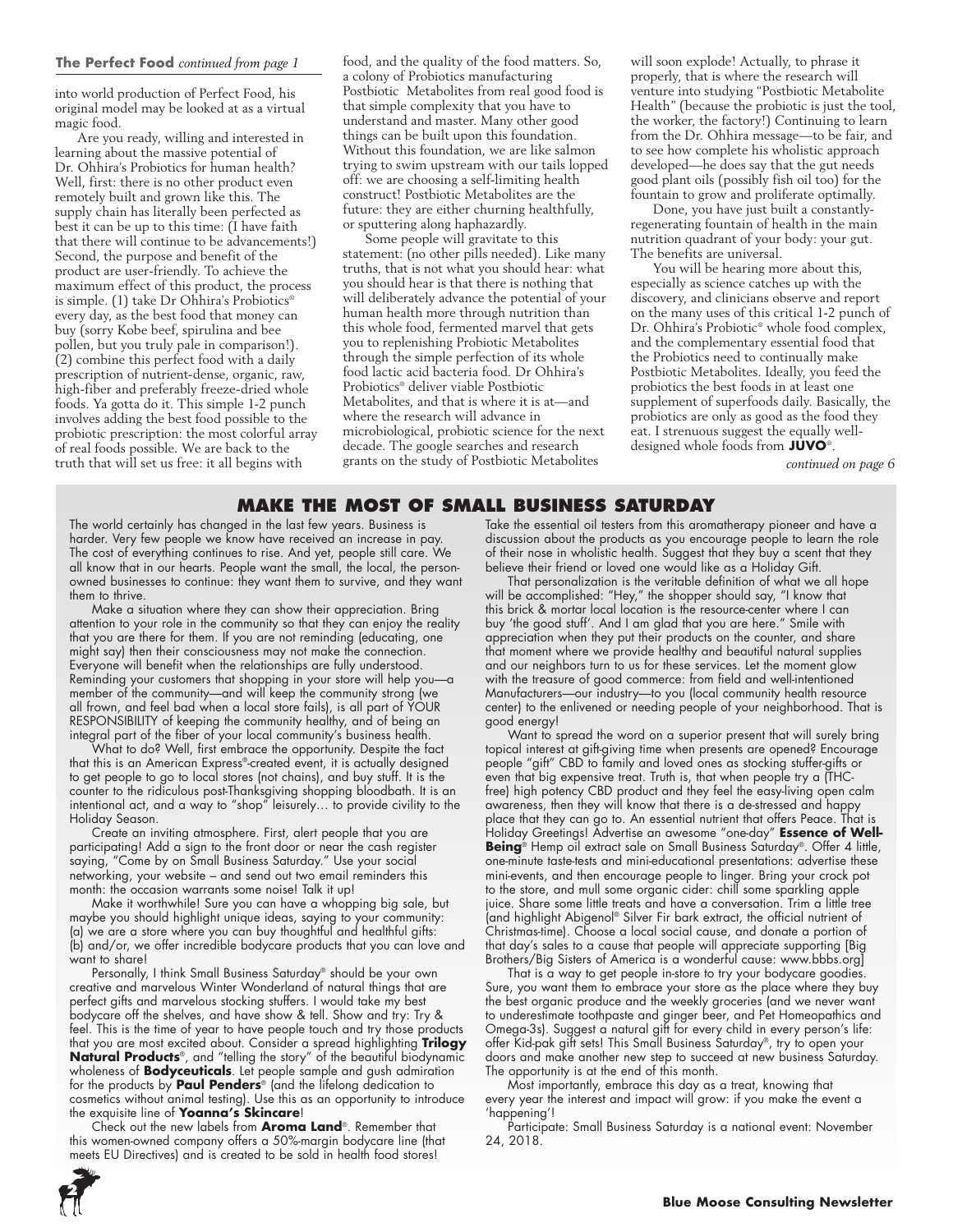# INEWTON thics

**Nurturing Naturally Since 1987** Newton Laboratories, Inc. is an official service-connected, veteran-owned business. Veterans Day is an official United States public holiday, observed annually on November 11, that honors military veterans; that is- persons who served in the United States Armed Forces. This year the observation will be November 11th + Monday the 12th.

*Remember the efforts of our Service Members this year*

November Promotions: **20% OFF select OTC formulas**  $\sim$  Liquid or Pellet complexes listed below^ (Qty. 4+ per SKU)^

# **• Acne • Appetite-Craving Control**

## **• Bladder-Kidney • Shingles**

~ shelf tags announcing the sale included with your order

## **Homeopathic OTC Formulas**

Acne (N015) for symptoms associated with acne + other skin conditions such as boils, pimples, pustules + sebaceous cysts.

*Appetite-Craving Control* (N027) for symptoms associated with appetite control such as overeating, cravings, fatigue + emotional discomfort. *Bladder-Kidney* (N010) for associated symptoms such as frequent or difficult urination, burning, pain, urgency & the sensation of a full bladder.

**Shingles** (N073) for associated symptoms such as pain, burning, itching, swelling & skin eruptions.

> ^ Cannot be combined with other discounts ^ Monthly promos will be advertised through the newsletter = website/social media pages

## *Why Homeopathy?* **BECAUSE IT WORKS!**

## **Why Choose NEWTON?**

Expertise & Experience ~ Quality & Safety ~ Variety & Selection ~ Environmental Awareness ~ Economical & Efficient

> Made in America • Family-Owned *1987-2018—31 Years of Excellence*

AloeLi

## **EVERY STORE needs some Aloe Life! BIG NEWS: shipping minimum has been lowered to \$100 November Promos Mix & match^ the stack-up sale with Aloe Stomach for the Holidays**

**• Aloe Herbal STOMACH PLUS formula** 16 oz.+ 32 oz. **• ALOE BOOST with whole leaf Aloe** 30 + 90 tablets • **Aloe Life<sup>®</sup> Healthy & Slim Daily Greens** 11 oz. powder + 120 tablets<br>All the aloe is certified organic + Activ Aloe Certified

## **15% OFF 12-23 items 20% OFF 24 items maximum^**

• From Certified Organic Aloe vera leaves to Superior products worldwide • Aloe Vera Concentrates with herbal extracts: Super Effective

## **NEW Q4 Promo Opportunity a 10% discount on orders over \$200**

from November 1st through December 31! Multiple discounts cannot be combined!. Discount must be requested at the time of ordering  $[ + 1$  oz. topicals do not apply to minimums or discounts]

**Stomach Plus Formula –** works fast to soothe + calm digestive upset, occasional indigestion, bloating, nausea + gas with 11 healing herbal extracts +Organic fresh Whole Leaf Aloe Vera Juice,

~ 1 oz. daily provides so much from this concentrate

## *There is no other product like Aloe Life® Therapeutic Aloe Concentrates*

~ Best Value too! ~ you should know: not all aloe vera is alike Aloe Life® - the big differences are taste + results Therapeutic aloe is Foundational to Health

## **^ Wanna save everyday? -**

**\$\$ buy smart. 72-piece orders always 15% OFF**

^ discounts cannot be combined. ^ discount good 11/01 through 11/31/2018 these statements have not been reviewed by the FDA, and are not intended to diagnose or treat any illness or disease.



## **November, December IMMUNE SEASON is NOW: Support Health, Savings +Profit 2 months to SAVE UP to 25% OFF**

Two-ways to save. Promotion now through December 31 **HERBS FOR IMMUNE SEASON** Stock all these Skus and be rewarded for saving the world!! Do yourself a favor with this 50%-margin line + pass along the discounts! **FEATURED ITEMS: ten (10) featured items!**

1 oz., 2 oz. + 4 oz.: • Daily Immune Builder™ liquid extract<br>• Rapid Immune Boost™ liquid extract • Black Elderberry Glycerite liquid extract<br>• Rosson a loz.: • Herbs on the Go™ Sprays: Immune Season

**PROMO PARAMETERS for two (2) promo brackets**  Featured Products + Bonus Products: 2018 Immune Season PROMO (see list directly above) **MIX & MATCH any 12-24 of the 'Featured Products' for 20% OFF MIX & MATCH any 25 + of the 'Featured Products' for 25% OFF**

**BONUS ITEMS: liquid extracts:** 1 oz.: • Soothing Throat Spray • Mullein Garlic Oil<br>
1 oz., 2 oz. + 4 oz.: • Nicathof Herberry • Immunatela<sup>k TM</sup><br>
1 oz., 2 oz. + 4 oz.: • Virathack<sup>TM</sup> • Lung Expectrant<sup>TM</sup> • Super Echina

**BONUS ITEMS:** Meet the discount levels by ordering the necessary number of Featured Items from<br>the 2018 Immune Season Promo - and you can order any number of 2018 Immune Season Bonus<br>Products that will also qualify for th

## **NEW PROMO ALERT**

what happens when you take the #2 best-selling product you make + you offer an alcohol-free version of that item? Well, Sales swell and smiles widen!!!!

Shipping now: ALCOHOL-FREE Ashwagandha<br>One-time Purchase; initial placement: Alcohol-free Ashwagandha. Promo through 12/31/18<br>Buy 3 (per Sku) + Save 20% OFF<br>l oz., 2 oz. + 4 oz. liquid extract Ashwagandha Glycerite. Carry

• Certified Organic Ashwagandha root extract (*Withania somnifera*) servings: about 42 per 1 oz. glass bottle • Non-GMO & Gluten-free<br>• Ashwagandha Glycerite is from root being sourced from southern Oregon, USA<br>• BUY IN BIG for a less-stressful Holiday Season!!!

^ these statements have not been reviewed by the FDA, and are not intended to diagnose or treat any illness or disease.

Not represented by BMC in NJ Consider this GOOD NEWS: all Herb Pharm*®* retailer wholesale orders now ship 3-Day Air!!!



Don't miss your omega-3 sales this month;

EPA + DHA are as important as any other shopping choice! **DISPLAY COUNTER HAPPINESS** Save, Display, Sell: repeat

**• 12-BOTTLE COUNTER DISPLAYS: 30% OFF** (+ an additional 5%-off for RPP) refills for display 25%/30%\* ask Nordic Rep for details

Choose up to 3 products from 70 items (minimum 12 units). Get the list + order

**• Nordic Naturals 24 pc. displays –** Showcase top sellers or NEW ITEMS Customizable 24-bottle Display^ **30% OFF** \*^^ (+ an additional 5%-off for RPP) Refills for display 25%/30%\* ask Nordic Rep for details

 $^{\wedge}$ Base measures 12" x 14" holds 24 units of select 60 ct. 90 ct. + 120 ct. Skus Get the list + order. small footprint for efficient additional selling space one of each display allowed per ship-to location each month

**• Nordic Naturals 24 pc. 180 ct. displays •**<br>Customizable 24-bottle Display^^ **30% OFF** \*^^ (and an additional 5%-off for RPP)<br>Refills for display 25%/30%\* ask Nordic Rep for details

 $\land$  base measures 16" x 16". Holds 24 units of select 180 ct. Skus Get the list + order One of each display allowed per ship-to location each month

\*^^ all deals now through January 15th

Any store can qualify for the Nordic RPP Let's grow more business together in 2019 **PRODUCT HIGHLIGHTS**

A Omega Memory with Curcumin<br>
Nordic Naturalsquality EPA/DHA from fish oil [2 caps] \*DHA -560 mg EPA - 280 mg natural<br>
triglyceride form \* Phosphatidykholine (from Norwegian herring roe) 100 mg<br>
~ standardized, purified hi

- 
- **Omega Curcumin** ~ concentrated Omega-3s + potent antioxidants<br>
\* Nordic Naturals natural riglyceride fish oil 490 EPA, 350 DHA (per 2 caps)<br>
\* Longvida® Optimized Curcumin extract 400 mg \* Reduced Glutathione 150 mg<br>

**^ 2X the next generation of fish oils: Ultimate Omega® 2X** Ultimate Omega 2X – 60 ct. + 120 ct. Ultimate Omega 2X Mini – 60 ct. Ultimate Omega  $2X$  Mini D3 – 60 ct.

These statements have not been reviewed by the FDA, and are not intended to diagnose or treat any illness or disease.

Not represented by BMC in NJ, NC, SC, VA, WV & Philadelphia area

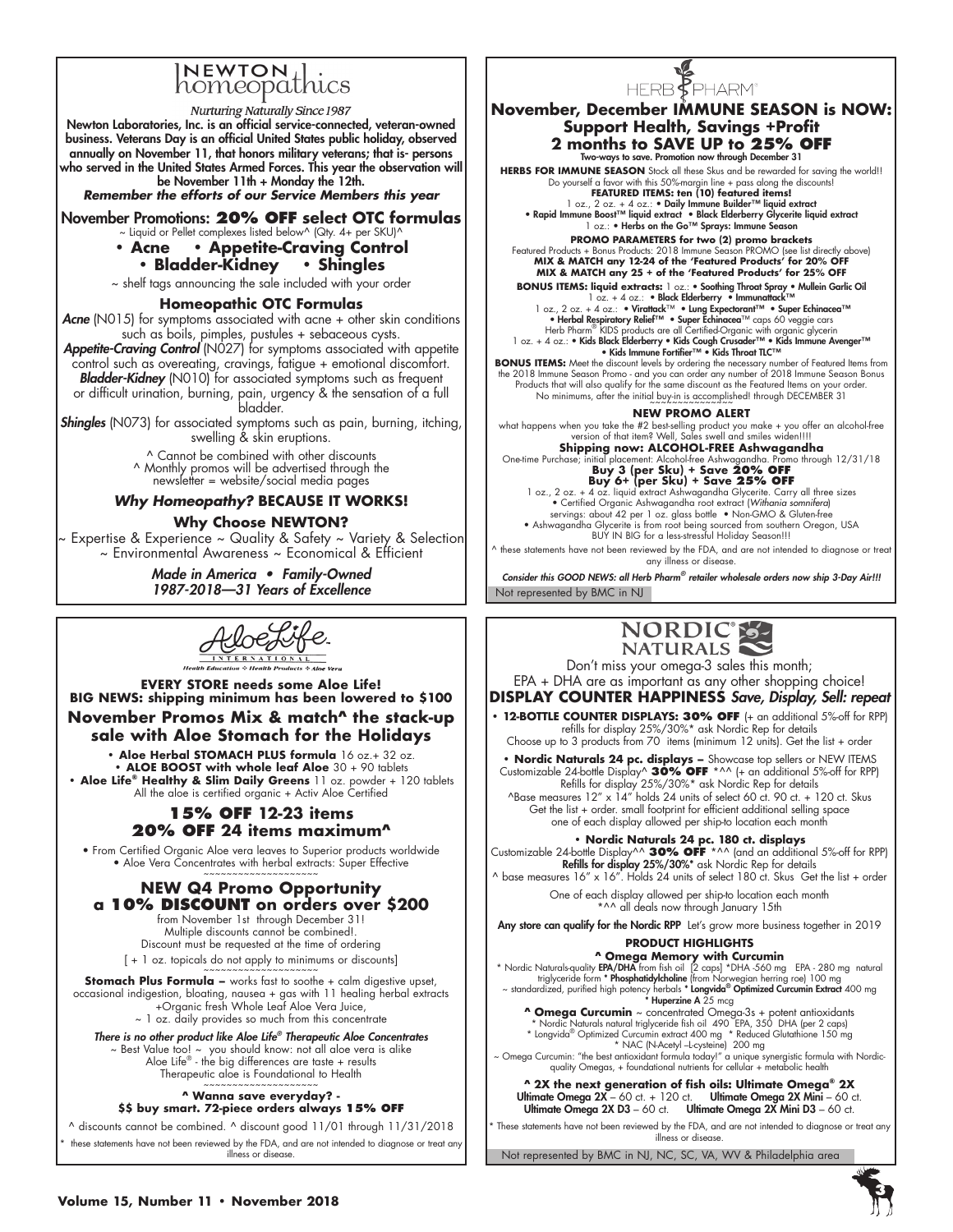

## **Health Food Stores are the ONLY place to get seriously-good food**

The Promise of JUVO™ is Certified-Organic, Raw, Freeze-dried whole foods

## **ReJUVOnate your sales November LINE DRIVE 10% OFF**

ALL Canisters, bottles and 10-pak single-serving boxes

Free shipping on 6 bottles minimum PROJECT: Build a Wall of JUVO for

Community Health GOAL: JUVO every day for Health

## **• Natural Raw Meal Canisters** flavors: ^ Green Apple ^ Vanilla Chai ^ Fantastic Berry ^ Original

**• Raw Green Superfood Can** 

**• Raw Green Protein Can** 

**• Raw Green Grass Bottle** 

**• JUVO™ Raw Meal packets**  (10 packets) ^ JUVO™ Original ^ Fantastic Berry

^ Green Apple ^ Vanilla Chai ^ Raw Green Protein packets

ReJUVOnate Yourself!

# **V**ellinhand

**November Promotions 10% OFF** 

Must mention BMC Promotional Deal to get discount direct orders: independent stores only Buy dates:10/29 to 11/23

## **SEA BATHS for many Reasons**

**•** Chicken Pox & Shingles™ **•** Ginger Detox™

- Kiddie Calmer™
- 
- Oak & Ivy™
- Rump Relief™ **•** Scabies Mites™
- net. wt. 20 oz.
- \$10.20 MSRP- \$16.99

## **6 Ways to a Better Bath**

Rely on your relief with naturally soothing SEA BATHS www.wellinhand.com

## SEA BATH Kiddie Calmer™

Bathing has a powerful effect on our bodies + our outlook on life - let Wellinhand's Sea Baths™ contribute to your kids' fantastic days & blissful nights. For a bedtime mindset, this bath is uniquely designed to transition the kids from their raucous, silly, stressful day into their peaceful, sweet, blissful evening

+ a quiet night.

Topically Applied Herbal Answers



**Invest in a New Oxylent® Dumpbin or the great Intro-deal of the pre-fill Oxylent display while supplies last**

**• 30% OFF** 5-in-1 Multi prepacked Shipper 24-box order^^

• **NEW Oxylent® '5-in-1 Multi' Dumpbin Display^**: Prefilled: set price (no further discounts) = 200 packets for \$100 (ask about shipping details)

**On sale in November: Immune Oxylent® ways to save up to 25% OFF**

free shipping @ \$200 **Winter Essentials**

turn to Immune Oxylent®: fast nutrition—always an asset **THREE delicious Immune Oxylent® formulas:** ~ Blackberry-Lemon BOOST ~ Raspberry-Lemon BOOST

~ Tangerine Lemon BOOST ~ Immune Oxylent® BOOST Variety Pak SRP for packet 99¢; box SRP = \$25.95

(UPC on box + on packet)

**Why Immune Oxylent**®**?** Immediate effectiveness when you need it with a superior, high-quality Vitamin C Formula.- [without sugar]- that provides vitamins, minerals and raw coconut powder to boost, maintain

and support your immune system\* • 1000 mg. of Vit C as Acerola Fruit + Calcium Ascorbate

- 2000 IU of Vit D3 (lanolin-based) cholecalciferol • Albion® Chelated Minerals including Selenium + Zinc
- Raw Coconut Powder + Pink Himalayan Salt for added hydration

• NO Gluten, dairy, soy, caffeine, GMOs or sugars; sweetened with pure stevia \*new placement

\*Standard shipping structure applies

# **NOVEMBER 2018 Trilogy® 20% OFF Line Drive or Gift with Purchase** (GWP)

^ Buy in dates NOW through 11/27  $^{\wedge}$  Sign up required & Discount must be requested!<br>**OfferTrilogy in 2018** 

& gain new truly-natural bodycare sales

~~~~~~~~~~~~~~~~~ **NEW PRODUCTS-Sleigh has arrived from New Zealand** filled with great new GIFTS TO SHARE

 • The best-selling Age Proof CoQ10 Eye Recovery **Concentrate**: Intensively nourishing, CoQ10 Booster Oil helps recharges + revitalize the appearance of skin by reducing the aging effects of glycation. Newly USDAcertified organic, this brightening eye concentrate blend of pure plant oils is formulated with our latest innovation Glycablend™ for supple, healthy, radiant skin at any age. Relaunched & improved

• *NEW* Rosehip Transformation Cleansing Oil: frosted plastic amber bottle with pump 3.72 fl. Oz. (110 ml) for all skin types. Melts away make-up, leaving skin soft and perfectly clean.

• *NEW + Shipping NOW*: AGE-PROOF Overnight Mask Firm, nourish & deeply hydrate. Results that fully-satisfy: WHAT A GIFT!! With Glycablend™- scientifically shown to reduce the breakdown of collagen by up to 88.9% Key Ingredients: L-22® (Jojoba Oil, Macadamia Seed Oil Esters, Squalene plant) Glycablend™ (Blueberry, Strawberry, Pomegranate and Chia Seed Oils), Vitamin C, Co-enzyme Q100

Integrating Trilogy®: The best in bodycare brings in a new customer. More money from other places!!

MADE IN NEW ZEALAND & loved everywhere all Trilogy rose hip products are 80% minimum fatty ac The world's most-awarded beauty oils: 182 awards

## Or. Ohhira's Probiotics Dr. Ohhira's Probiotics<sup>®</sup>— The Probiotic of Choice **Discover the Dr. Ohhira Difference™**

You will expand business in a direct relationship to how often you say the words Postbiotic Metabolites each day! Make your store the gateway to the best education on Probiotic Health

## **Postbiotic Metabolites**

The New Frontier in Microbiomes Postbiotic Metabolites are health-regulating compounds produced by the probiotic material; compounds produced by bacterial metabolism when the probiotics digest/ferment fiber rich foods & non-digestible carbs. This is really a big story. This is the health difference!

**Complete your Probiotic section**

Direct them to the best: expand your Ohhira Probiotics selections

Dr. Ohhira's Probiotics® Original Formula a 3-year fermentation whole food with LAB; a most unique natural prebiotic, probiotic, postbiotic

10 caps, 30 caps, 60 caps, 100 caps Dr. Ohhira's Probiotics® Professional

Formula offering an additional 2-years of anaerobic fermentation 30 caps, 60 caps, 100 caps Follow on Twitter: @DrOhhiras and @It\_Takes\_Guts

Dr. Ohhira's Probiotics®



## **USE THE OPPORTUNITY**

FREE SHIPPING on all orders in November give your store a gift + bring in that item you have wanted to carry small indulgences + inexpensive treats

#### • Try new flavors-MONGO KISS + ONE WORLD LIP BALMS

• New ways to avoid losing your lip balm! Eco Lips<sup>®</sup> ECO-CLIPS

• Merchandising for the season: find new places for the Hanging blister Pak of Lip Balms best-sellers

• Don't forget the Medicinal Lip Balms & let's masterfully provide the perfect stocking stuffer • HEMP LIP BALMS • ECOTINTS

• BEE FREE VEGAN • Luxurious LIP SCRUBS

## **HOT New items**

**LIP FOOD** a nutrient-dense Organic Lip Balm from Eco Lips<sup>®</sup>

3 new SKUs: NOURISH, PROTECT, and PLUMP • Nourish Lip Food: w/ spirulina blue green algae; Detoxifies & hydrates to soothe the lips • Plump Lip Food: w/ chamomile mushroom extract; Invigorates & moisturizes for a smooth,

full look • Protect Lip Food: w/ VIT C-rich Kakadu Plum

oil; Fights free radicals that age the skin 20 ct. display .15 oz. \$2.09/SRP \$3.09

New & beautiful satin lip balm tubes with large "overcap"

The Best Lip Balm for the World

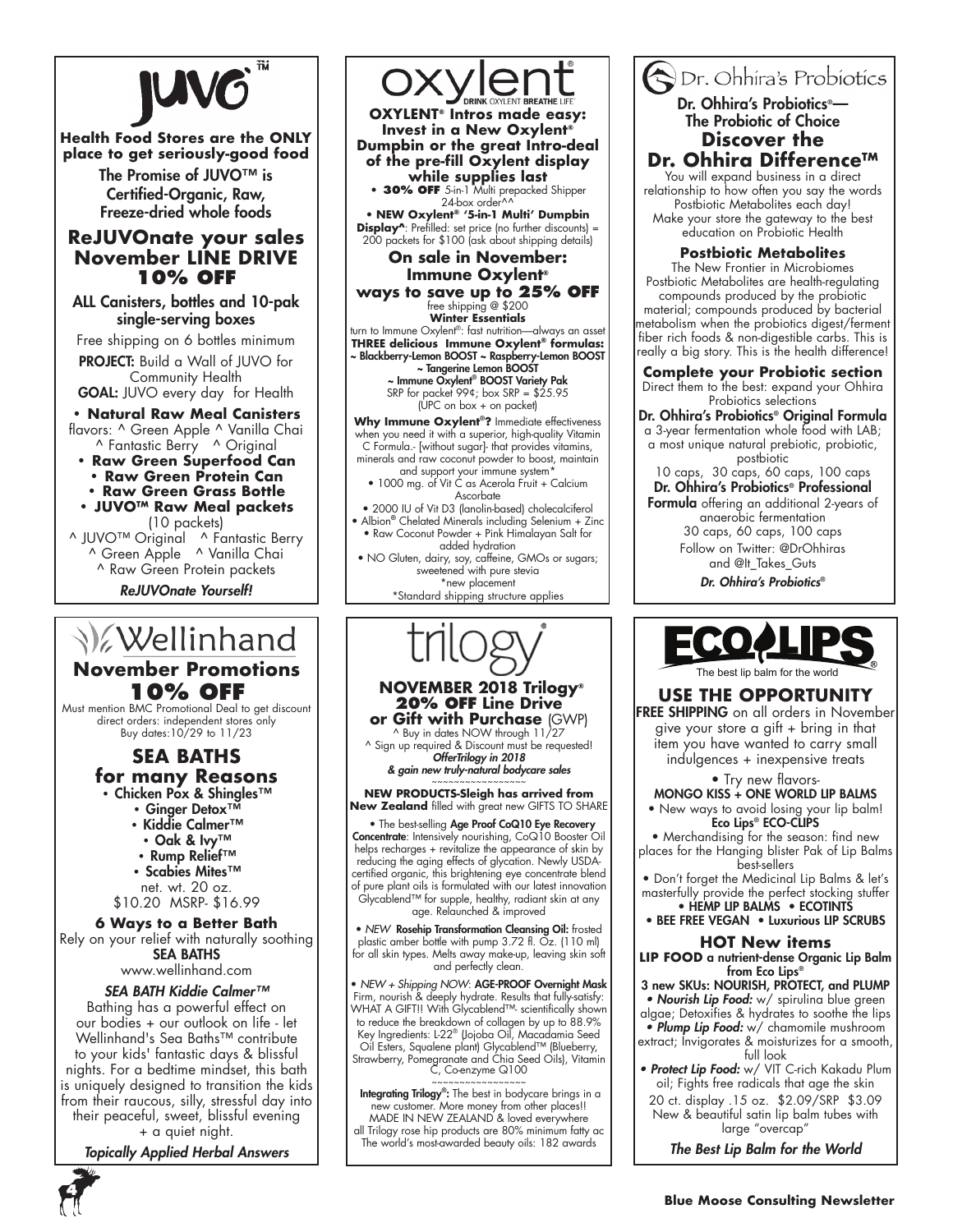# bodyceuticals

**November Calendula deals^ •15% OFF NEROLI**

Neroli + Calendula Firming Creme Neroli + Calendula Aloe Hydrating Facial Mist **•50% OFF** 

**CALENDULA + SPEARMINT LIP BALM**  12-count display. Limited to in-stock supply

^Deals end November 30th MUST use CODE: GREEN15 to receive discount pricing.

## Neroli Orange Blossom plus Aloe Facial

Hydrating Spray 2.25 fl. oz.: Refreshing & soothing effect to be used anytime! Excellent before or after exercise; to set or refresh makeup; during or after sun exposure for instant skin refreshment.

Ingredients: Neroli blossom Citrus aurantium hydrosol, Organic aloe vera, Organic calendula flower distillate.

## ^ Neroli + Calendula Firming Crème Face/Neck

Decollete 3.5 fl. oz. Pump dispenser: A pure, fresh and exquisite moisturizer for results you can see. Helps to plump & tone delicate skin on the face, neck and Decollete.

Ingredients: Organic Aloe Leaf juice, Organic Coconut oil, Organic alcohol, Rose flower water, Organic Olive oil, Organic Calendula flowers, emulsifying wax, stearic acid, Vegetable Glycerin, Organic Jojoba oil, Hyaluronic acid, MSM, DMAE, Neroli Orange blossom oil, Organic Rooibos leaf, Pomegranate seed extract, Xanthan gum, Sunflower seed oil, Tocopherol (NON-GMO Vitamin E).

Bodyceuticals means products with the freshest quality The Bodyceuticals family supports organic farms, organic ingredients + organic environmental causes. Vegan. Non-GMO. Small batch blended. free UPS ground shipping on orders of \$150.00

Be a #bodyceuticals insider by following Bodyceuticals on social media! Find out what's new, exclusive + behind the scenes on the farm!



## **'TIS THE SEASON the official Nutrient of Christmas-time Health: the Silver Fir Tree nutrient, ABIGENOL**

1st, The European tree that inspired the story and tradition of the Christmas tree: and now, a nutrient powerpacked for human health.

#### **RevUp Wellness®: getting a new raw material to the people! Silver Fir Bark Extract**

• Rev•Up Wellness**® DEFENSE** with Wellmune**®**

• Rev•Up Wellness**® ENDURANCE** 

• Rev•Up Wellness**® VELOCITY** with

Wellmune**®**

(all w/) European Silver Fir Bark extract: Abigenol<sup>®</sup> (an affordable option to pycnogenol)

## **Immune Health Basics® "IF/Then Sale"**

**IF** the retailer continues to stock all five (5) Skus of Immune Health Basics**®** Wellmune WGP**® THEN,** the store shall receive the Wellmune WGP**®** 250 mg., 30 cap size on reorders through November 31st @ **20% OFF** wholesale.

Wellmune WGP**®** in many dosages for every need:

125 mg 60 ct. 250 mg 30 ct.<br>250 mg 60 ct. 500 mg 60 ct. 500 mg 60 ct. + a product perfect for the little ones…. Children's Chewable 25 mg 60 ct.

GROW NEW BUSINESS with scientifically-proven *nutritional support* http://immunehealthbasics.com



## *End 2018 with CBD Excitement* **NOVEMBER PROMOTIONS^**

**4 ea. = 10% off 8 ea. = 15% off 12 ea. = 20% off**

• **EWB liquid tinctures** 1600 mg/53 mg serving

Orange in 1 oz. dropper Full Spectrum CBD Hemp Oil/ zero THC

**• EWB CBD caps**, 10 mg 30 ct.

Full Spectrum CBD Hemp Oil/ zero THC

**• Soothing topical Balm** 2 oz. Full Spectrum CBD Hemp/50 mg per oz. Premium CBD from Organic Hemp Extract

• State of the Art Extraction from seed designated as Food Crop

• Colorado Hemp is grown short and bushy, with full aerial parts

• Independent 3rd Party Analysis. Zero THC • Providing Native Terpenes

*COMING SOON; expected in November* • The return of EWB CBD Hemp Oil caps. 25 mg • EWB CBD Massage Oils ~ AromaFree® unscented

CBD oil blend scented with Tranquillite essential oil blend therapeutic essential oil blend of Lavender, Lavendin Super, Orange, Geranium, Cedarwood,

Wild Marjoram, Omanese Frankincense.<br>• **Pet Supplements** ~ CBD for Cats (125 mg CBD), and small dogs

~ CBD for Dogs (250 mg CBD)

^ EWB Premium Partners can add this discount to their EDVs.Time for everyone to become a Premium Partner! http://www.ewbhemp.com



market made exclusively from hot water extracts. Hot water extracts are the only form of mushroom

supplement ever used or studied in the scientific research, and the only type of mushroom preparation used in Traditional Chinese Medicine.

\*These statements have not been reviewed by the FDA, and are not intended to diagnose or treat any illness or disease.



**November Bodycare Promo\*** Promote & save: 50%-margin bodycare line! **The Bodycare Collection: ROSEMARY & MINT** 12 oz. bodycare. Clean & affordable

(+ not through distribution) • Shampoo • Conditioner • Hand & Body Lotion

- Shower Gel Massage & Body Bath Salts 20 oz.
- ~ including Pure Therapeutic Grade Essential Oil Blend: scented and enhanced by Rosemary, Clary Sage, Cedarwood, Juniper
- Berry, Peppermint, Bay Laurel, Lemon Myrtle and Vetiver.<br>~ 100% Pure Plant-Based Ingredients, Exceeds EU Cosmetic Directive Guidelines

**Buy 3 ea. per SKU = 10% OFF Buy 6 ea. per SKU = 15% OFF Buy 12 ea. per SKU = 20% OFF** Pure Plant-Based Ingredients, Exceeds EU Cosmetic

Directive Guidelines, Cruelty Free

#### **Aromaland CANDLE\* SALE: Terracotta 4 Terracotta-styled Rosemary & Mint Soy-wax candles**

**10% OFF** in units of 4 ea. per style ~ Cup ~ Amphora ~ Classic ~ Elegance (2 wicks) • Hand-crafted in our workshop in Santa Fe, NM Rosemary & Mint brings inspiring freshness with its blend of Rosemary, Peppermint and Spearmint along with a wonderful blend of Cedarwood, Juniper, Sage, and Bay.

## **More deals! • Rosemary & Mint glycerin bar soap**

10% OFF in units 6 ea. **• Rosemary & Mint Essential Oil** 10 ml **10% OFF** in units of 3 ea.

must mention "BMC Special Discount" to get discounts with every order placed

Aroma Land®: supplying the world with Essential Oils since 1986. A Leading Source for Quality Aromatherapy & Body Care Products the largest selections of aromatherapy products in the world Aromaland Wellness® is now in the honey business

#### **HONEY TIME**  Solbee Wellness honey with integrity

from Aroma Land Wellness

~ Rocky Mountain honey, USA (no China: no Mexico) ~ founder Brian Long has been in the honey business since 14 years old + he is now settled in Santa Fe, New Mexico, partnering with Aroma Land!

~ the proprietary techniques for infusing honey accentuate the experience!!

## **^ HONEY + CBD:** hemp-infused honey

3 flavors: ~ All Natural Hemp ~ Citrus Blossom Hemp ~ Lavender Hemp Wholesale/retail: \$20.00 retail: \$40.00 6 jars per flavor to the case: sold by case only size 6.1 oz. 500 mg CBD (21 mg. per teaspoon) in glass standard honey jars

#### **^ HONEY Infused-honey**

SolBee's hand crafted infused honey A tasty part of America's epicurean foodie movement. \* 6 flavors (12 per case) 12 oz. size ~ High Desert Wildflower ~ Cinnamon infused ~ Lavender infused ~ Vanilla Bean infused ~ Red Chile infused ~ Jalapeno infused wholesale \$6.00 - retail \$9.95 ~ Squeezable plastic (PET) bottle

#### + larger size: ~ High Desert Wildflower honey: 24 oz. **"Intro Deal" on the first honey orders received through 01.01.19 10% OFF per initial order** THINK Holiday endcap!!

**PRODUCT NOTES:** Aroma Land® is upgrading and repackaging its Bodycare Collection!!

New labels for 45 of the best-priced, best-value, health store-quality bodycare products including: • The exceptional AromaFree® category of products for

those who want to customize their own scent or whom are scent-sensitive!

• New Bodycare Collection Hand Soaps!

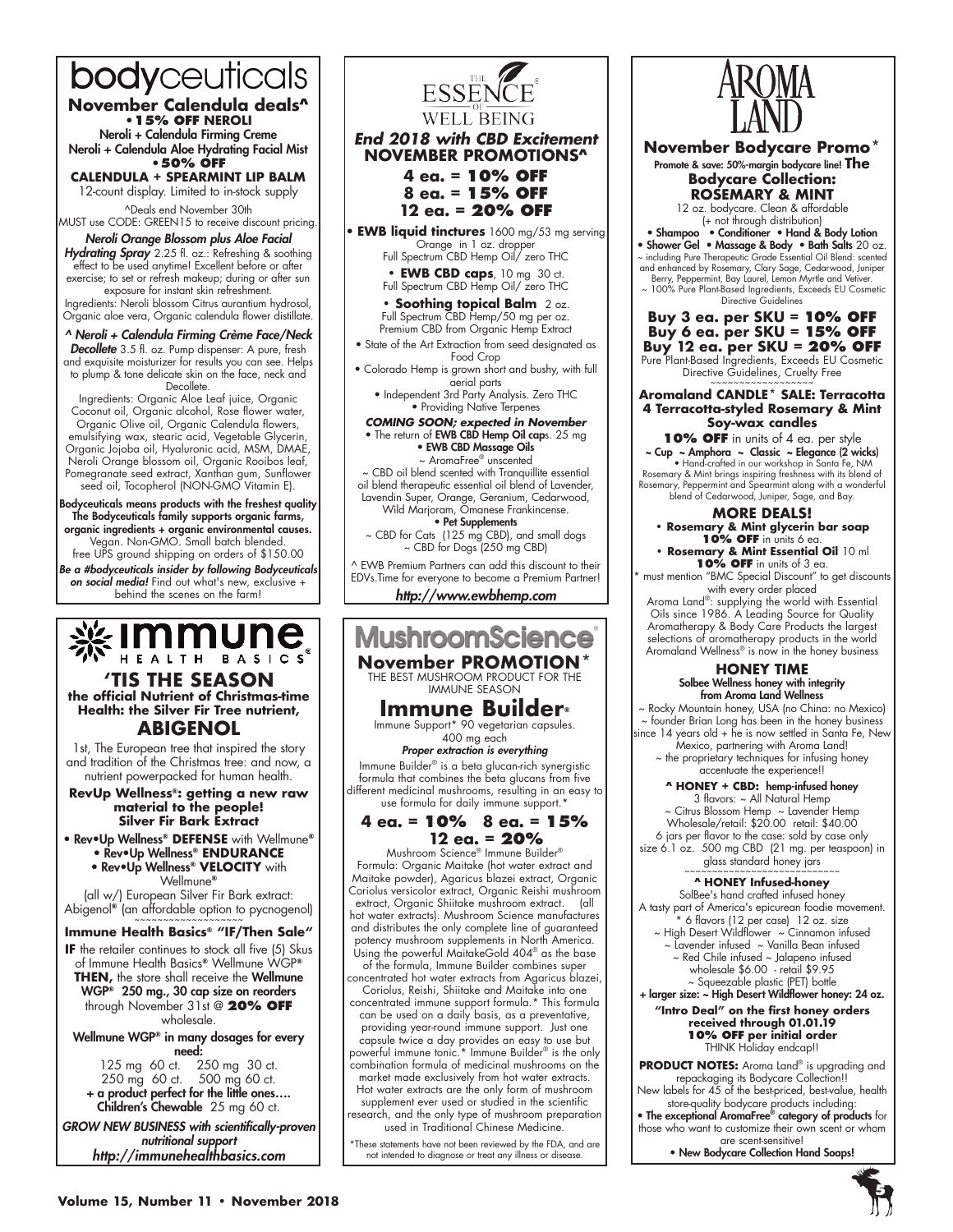Intentional food with intentional food: and who said that the natural food movement was moving in the wrong direction? (until this becomes the healing mantra, I will continue to worry about what exactly people view as their mission!). *Dr Ohhira's Probiotics® + JUVO® every day.* And don't forget to add the purest oils necessary for a constantly improving gut biome. Do you love your

community enough to embrace this concept and share it?

Ask your BMC Rep to help you build a Pyramid of Dr. Ohhira's Probiotics® merchandize all the sizes with the new Dr. Ohhira's displays (and their opening order discounts). Build a Wall of JUVO® stating through your presentation that these two products need to be taken together. Why? Optimal generation of healing Postbiotic Metabolites. Share the idea to open-minded

health care professionals, and help them follow the unfolding evidence. The doubleblind placebo-controlled studies will soon see, like taking blinders off an overly-controlled horse. The truth is now here. Human potential will be liberated: a perfect food will be found throughout the land (in every local community health resource center). Is your store ready?

Your other probiotics will continue to be important: but they will perform like a one-

*continued on page 7*

## **The Perfect Food for the Perfect Food**

Whether you have been at this for 100 years or 30 days, we all would love to have a food-based foundational essential prescription. For 38 years, I have pursued the question "what is the best thing"? As expressed in the previous article, I do believe that *Dr.. Ohhira's*  **Probiotic**® is the perfect FOOD. More than a nutritional supplement, this product cultivates the soil in the garden of your body; this prebioticprobiotic-postbiotic whole food realigns your body to be the fountain of internal supplementation, and natural immune defenses that it originally is and was always destined to be.

Thanks to the wonderful education of **Essential Formula**s® Scientific Director, Dr.. Ross Pelton, the connection is now being made. Dr.. Ross is educating doctors, nutritionists, researchers and specialists on the research that is now clearly suggesting that the probiotic is the conduit, and the real value of the good bacteria is the postbiotic metabolites that the probiotics create. Yes, bacteria is manufacturing good stuff in your body, that aids the bacteria's survival and existencehey, maybe its happiness—and is designed to help your body function well. Because, as you can see—biology, science and chemistry finally catching up—the good probiotic bacteria has a vested interest in your body surviving. Bacteria making chemicals—not unlike, but actually exactly like, the chemicals that run that show that is you (and me)—and making other chemicals that actually govern the gameplans that are what make up a lot of what is the body that is you. Chemicals evolved from evolution: the word—symbiosis!

Listen to everything that Dr. Ross Pelton says: he has his finger on the pulse: (the good)—postbiotic metabolites and glutathione; (the bad)—glyphosates; and the ugly, the SAD American Diet.

Listen to Ross Pelton, and what does he say: take the best probiotic in the world, and it will bring about marginal benefit and realignment if a person continues to eat a horrible, typical big box store non-Organic diet. He is level-headed, calm and reasonable and unequivocating about this! Listen: did you hear that!

Well, the early pioneers of natural foods, and the petrochemical-free and anti-artificial preservative real-food advocates, and the Organic and Biodynamic farmers, and the generations of health food store owners, and progressive nutritionists and agrarian heroes, and enlightened doctors/naturopaths and healers and midwives ALL agree that it is food first. Good food first.

But not all of them are willing to be loud (are you?); and not all of them have attempted to understand the soil metaphor or the gut lining, or to study the behavior, activity and effect of the myriad of probiotic bacteria that live within us. Because, it is NOT the probiotic that is the roadmap; it is the Postbiotic Metabolites that they produce: it is the food that they eat.

So, another door of perception was just opened to you (ah, exhale with Joy at the profession that you have chosen!). It is about feeding the Probiotics the best food possible: the probiotic may be the key, the tool—but not the primary thing. Use these words everyday in teaching: postbiotic metabolites.

It ALL comes back to food! It has always been about the Organic Food, and the magic in the organic soil: living soil. The health is from the food. (1) make sure the probiotics are there, and (2) feed them superior Organic food. They use the food to make Postbiotic Metabolites that govern the dimension of health that we want to live in. The quality of the food affects the quality of the Postbiotic Metabolites. And that food can be in little packets: as long as it is: Organic, whole foods; fiber-rich: colorful, and with a wonderful variety. The best easy packet (easy scoop) option would also be freeze-dried.

Dr. Ross Pelton, R.Ph., Ph.D., CCN. Pharmacist and author, insists that the food maximizes and completes the purpose of the Probiotics. Dr. James Hwang, world renown oncologist and author [M.D. Ph. D.], made this a basis of his dietary prescription for all his cancer patients. It was obvious: people eating real, superior, nutrient-dense and organically

**6**

grown foods could heal. This was the premise of **JUVO**® (how many other companies are you enamored with/supporting, that were started by a humble and religious man making a whole food product for the purpose of aiding in the prevention and treatment of cancer?)

Let's tie these two things together. I will use the word "epiphany" when I first made the connection. JUVO® organic raw whole food meals and superfoods + Dr. Ohhira's Probiotics® are the food foundation for optimal health. We can now start from there.

How to explain this to your community? Well, first we have to demystify them, and re-educate them (properly educate them), on the role of Probiotics. High numbers of bacteria are most often ludicrous: it is the vitality and activity of the Probiotics. It is relevant and undeniable that Dr.. Ohhira's is the only whole food probiotic that supports the entire microbiome with prebiotics, probiotics, and postbiotics. Inherent in the growth of Dr. Ohhira's probiotics—through either a 3-year or a 5-year natural-state fermentation—are the wonderful organic and wildcrafted foods that they are fed. A living organism with its own symbiosis!

But, back to Dr.. Ross. The Probiotics need to be fed good foods. Not the clean label foods of Trader Joes or Whole Foods; not the clean packaged frozen foods with their dollops of massive organic sugars. The foods the probiotics working within you need to best evolve are: clean, basic, whole, fiber-rich, nutrient-dense, Organic (and preferably freezedried) fundamental foods. Foods most of us aren't eating!

Spend \$5.00 a day on the best probiotics money can buy, and eat a McDonald's diet—you have made a poor investment and will not maximize your health or your investment. Live off coffee and factorymade protein bars, and know you are devaluing your worth and function: you are as much a fool as a junkie. How much fiber is in Kombucha? Take your kombucha and coffee budget and convert it into Dr. Ohhira's Probiotics and a meal of JUVO® everyday and rise and shine!! Eat an omega-6 saturated, transfat-lenient diet—or eat out at restaurants like you never had to pay your credit card debts—and those probiotics are squandered. SQUANDERED!!

Add JUVO® to the diet and in one serving, your best probioticsyour Dr. Ohhira's Probiotics—are afforded the nutrients and nourishment that they can feed from to create the best Postbiotic Metabolites that they can. That is a game changer. Can't do the change-your-life-diet thing: 1-2 servings of JUVO<sup>®</sup> provides the food for the Probiotics, and helps you detox and lose weight and have energy as well: cause or effect?

This month, JUVO® is on sale: open stock—6 bottle order minimum, 10% OFF. For over a decade, I have been recommending that stores carry JUVO®, primarily because the people are so nice and the mission is so honest. These things have always mattered to me. Sure, other raw and organic products have bullied their way to the top and tried to destroy competitors as they profess to promote health (HA!). Sure they care about you as they fill the shelves of their mass market partners (and we can only guess what price they get the product for: fair trade?) (I have no one company in mind here, but rather many: I have only one company in mind with the best motivations: and that is JUVO®) I have asked you to Build a Wall of JUVO® in your stores, because JUVO® is not a major player on the internet discount circuit: because the nutrient profile of JUVO<sup>®</sup> is truly better.

Now, I understand why I have been so blessed to be associated with JUVO<sup>®</sup> (this is the Blue Moose Consulting Raw Foods line that we humbly represent). The intent of Manufacture and its effect on the Symbiosis of Food Nutrition. JUVO® provides the ideal, fiber-rich food that will feed the Probiotics in Dr.. Ohhira's Probiotic fermented whole food complex that will naturally create the best Postbiotic Metabolites possible for the nutrition, nourishment and healing that your body desires to be healthy for you in this lifetime.

Yes, Juvo<sup>®</sup> is the Perfect Food to feed the Perfect Food, and that is 21st Century health. Try it!

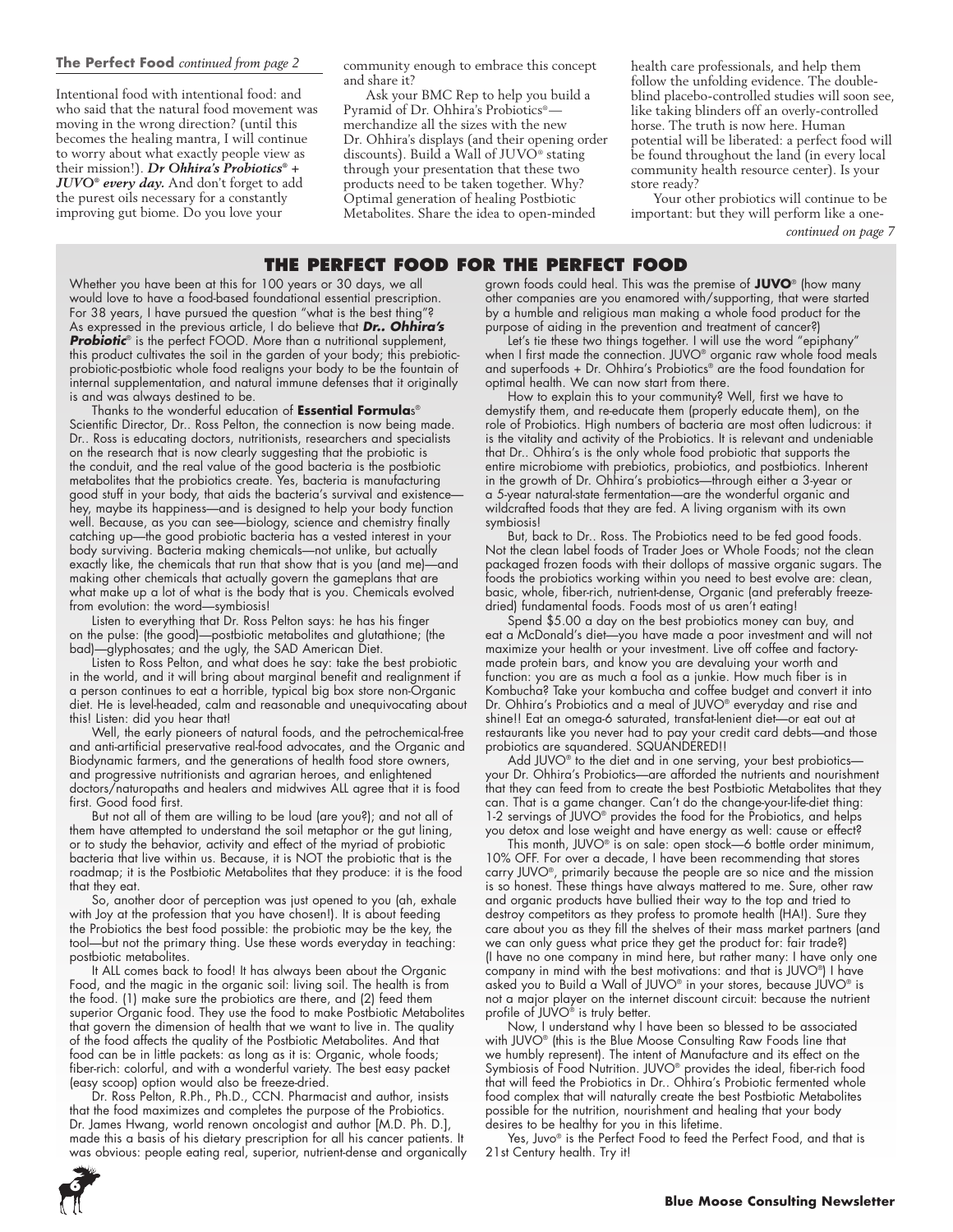## **The Perfect Food** *continued from page 6*

handed juggler if the Postbiotic Metabolites are not nurtured and well fed. One final secret, Probiotics love fiber-rich foods and fermented carbs (so laugh at the Glucerna commercial: feeble, white coat marketeers). What do we want: colorful raw organic fiber; when do we want it? Now. What do we want? An understanding of the value and economy of spending our money on truly valuable foods. Forget Mercola and Weil and Sinatra and Axe until they get on the bandwagon. The truth is here: just do a minimum of research and use your common sense. (Growth: How much Dr. Ohhira's are you currently selling?)

The Perfect Food! Has Michael gone too far? (you tell me!) These naturally Postbiotic Metabolite-rich foods are the gift to the world from Dr. Ichiroh Ohhira. Nothing synthesized: everything fermented. Constructed by a wise farmer, constructed by a scientist; constructed by a man with spiritual insight. Small parachutes of fermented whole food probiotics cleverly designed to get into the body and effectively colonize and proliferate. Such a simple food.

Perfect Food: can such a thing exist? Perfect Food: is there something that could possibly be for everyone? If there were (and I believe that there is now that food, because of the latest understanding of Postbiotic Metabolites) such a food, it would be a fermented whole food!

## **Celebrate Thanksgiving with Consciousness**

#### **We need to acknowledge that Nature is Dying.**

There has been a 60% drop in wildlife in the last 45 years. It is our sinful stewardship that has influenced this. Time to act to save that planet that we love. That would show Thanksgiving!

## **Learning to Use Homeopathy Effectively**

'What could possibly make Newton Appetite~Craving Control their #11 Bestselling homeopathic formula? Its Wholistic approach!? Think about it: misguided appetite and its fall-out are governed by so many things beyond appetite suppression that need to be addressed for any protocol to be effective. What issues could those things include? Cravings (a mental bad habit), Fatigue (everyone knows eating when exhausted or when not fully mindful), and mood/depression/insecurity (and other emotional discomforts). #11 bestseller means satisfied results. Are you addressing every aspect of weight loss, weight balance, food imbalances? Homeopathic OTCs available in liquid and pellets. On sale for the Thanksgiving, Party, Holiday season.



What foods reign supreme in your life (I know I am asking health food people and health advocates)? Are you recommending bone broth (don't get me started!) The Probiotics must be protesting this over-hyped chicken soup: where is my fiber, they cry? Smart health advocates will query: what is the source? But hey, capitalism is keen on using every part of the animal: (poor thing!) Your Organic produce-section laughs at that bone broth canister all night long when the store is closed. That dollar-a-day protein mix cannot do a portion of the regeneration that Postbiotic Metabolites provide. A broken protein soup mix is not what our body needs to feed the probiotics so that they can actually make their own amino acids. Regenerative amino acid fountains in the gut: very possible. Bone broth doesn't make my top-10 most recommended foods: it is about 5 places lower than Whole Leaf Aloe vera!

Kombucha. HA! Like Bone broth, we have insta-experts formulating novel ideas and then going to someone and saying,"make this for me": "I will handle the story-line!" Ha. You don't see kombucha ever in my shopping cart: I'd rather drink pure water, and save my money to buy books. Kombucha is a principle and an idea: and its core message was—grow it yourself and share it freely with others (how is that going? Is the magic possibly lost somewhere on the productionline?) \$3.00+ a bottle for an alcoholized, and often pasteurized drink: a name on a bottle. Do we really tell people that this expensive soft drink will change their lives: are we really using our healthfood store budget on this homogenized trendy commodity?

Dr. Ohhira must have looked at the modern hype-machine in America and just laughed a gentle, forgiving laugh. Our industry will see these fads comes and go, and —we will forget or we will laugh—as we did with acai and coral calcium and other heroes in that Hall of Fame of products that never materialized as truly essential. I should not bring Dr. Ohhira into this assessment, but I imagine him saying, they need to find a better, simple spirituality. I have always said, allocate \$1.00 of those \$3.00 to Dr. Ohhira's once a day, and get hundreds or thousands of times the better health benefits.

The biggest waste of money is an indictment of our socialized habit of coffee (and one day soon, our newly-carved habit of accepting marijuana into our spending habits: I am gonna stop driving a car—stoned idiots scare me, and everyone should realize that is what we are gonna soon be "creating"—good business!) Pot, superfood. Ah, the misdirected. Check with your clientele: how many spend \$25 or more a week on their comfortable coffee culture? Ever speculate on how that happened? People didn't evolve with these habits, like people did not evolve to put cancer sticks to their mouth and inhale. People were coerced and conned into developing these habits. Coffee is some people's god. Coffee is an addictive caffeine shock to the system: coffee may make you feel good, as every addictive habit does at some point—but it drains the body's Qi, and it challenges the liver and the nervous system (I need be careful when pulling the veil off some people's religion). Is there anything more pathetic than the monkey paying to shock itself? We have even made a culture (many international cultures) out of it. Peter Gabriel should write a song about it, The antidote to coffee is CBD, but that is another story.

Want real energy? Build a foundational protocol with Dr Ohhira's Probiotics® and JUVO® and **Nordic Naturals**® omega-3 fatty acids EPA/DHA and adaptogens and maybe a nitric oxide product! Take that Kombucha and Coffee money and then add **Aloe Life**® aloe vera, and **Oxylent**® effervescents as an afternoon pick-me-up Multi—and find the clarity of mind and energy that real nutrition brings!

What is your Perfect Food: black seed oil? (give me a break). A Health Food Store is expected to guide people to the best nutrition; the best foundational protocols. The necessary essentials. We need to constantly be learning, and we need to constantly update our understanding. So, I will continue to inform and educate and proselytize on the best of the modern health protocols. I will work to say the words Postbiotic Metabolites every day. My job here was not to explain the entire new paradigm: I am still learning. I wanted to share with you, as I have for the past 18 years, the information I am learning as I become informed. I am always studying and listening and learning and explaining and educating and informing. I want your store to be THAT PLACE in your community. Probiotics were the right direction, but Postbiotic Metabolites are the correct course. You have to evolve. Probiotics in isolation have been eclipsed: that story has ended. You need to get the probiotics into the body and you need to feed them. Otherwise, the protocol is incomplete.

Think about it: we have spent 10-15 years bragging about the benefit of Probiotics (most often not knowing fully what we were talking about) and we have blindly missed the point. Probiotics plus a McHappiness Meal means that those probiotics (a hefty investment to be sure) are spitting out nutritional chemicals and chemical messengers from the food base that is—well not recommended by anyone in the world as being nutrient-positive foods! I

 *continued on page 8*